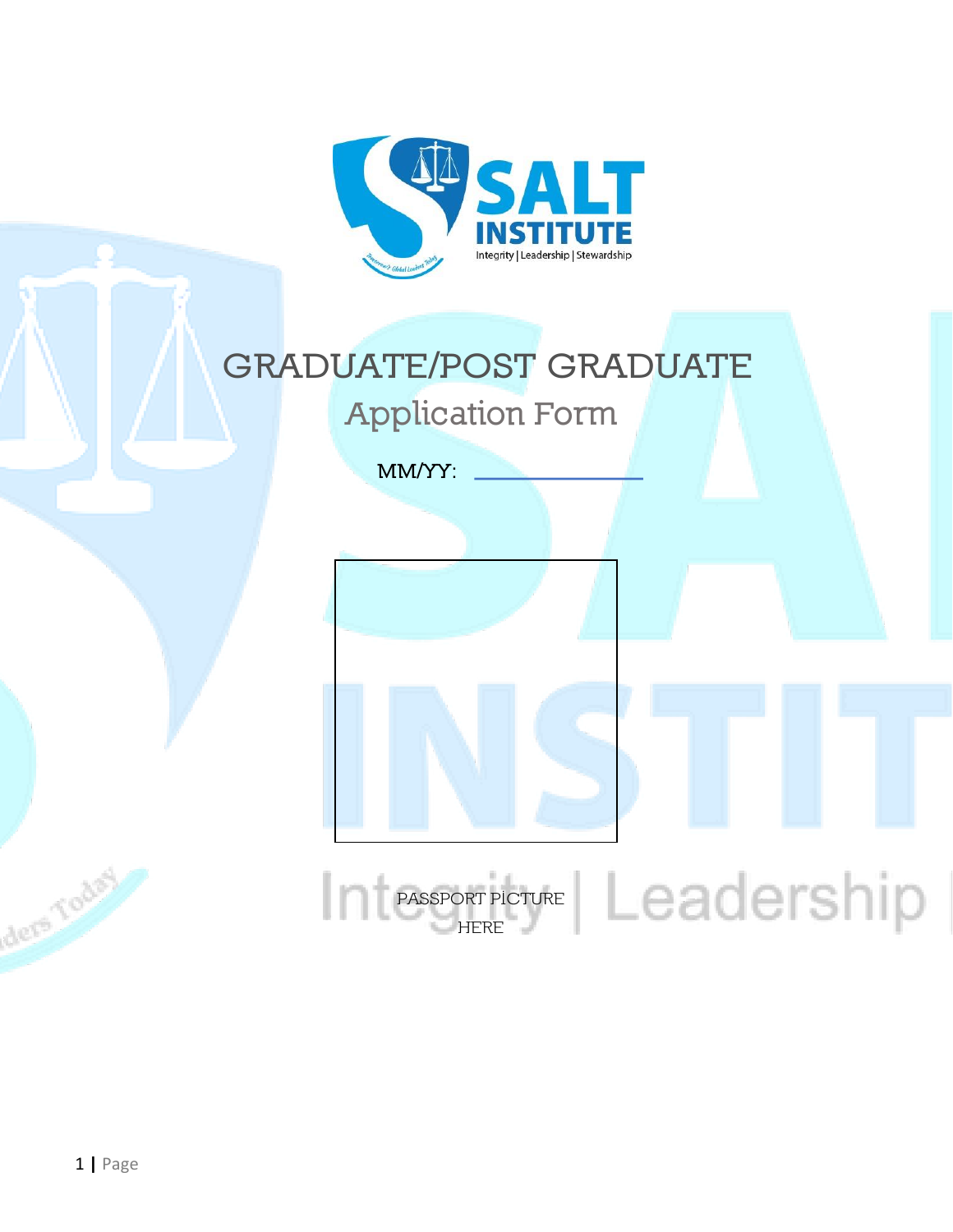#### **PERSONAL DETAILS**

| Gender: Male / Female                                                                                                                                                                                                                                        |                                                        |  |                                                                                                                   |  |  |  |
|--------------------------------------------------------------------------------------------------------------------------------------------------------------------------------------------------------------------------------------------------------------|--------------------------------------------------------|--|-------------------------------------------------------------------------------------------------------------------|--|--|--|
| <b>CONTACT INFORMATION</b><br>Postal Address: National Address: National Address: National Address: National Address: National Address: National Address: National Address: National Address: National Address: National Address: National Address: National |                                                        |  |                                                                                                                   |  |  |  |
|                                                                                                                                                                                                                                                              |                                                        |  | Mobile Number: New York & Handburg Email Address: New York & Handburg & Handburg & Handburg & Handburg & Handburg |  |  |  |
| <b>PROGRAMMES</b>                                                                                                                                                                                                                                            |                                                        |  |                                                                                                                   |  |  |  |
|                                                                                                                                                                                                                                                              | Post Graduate Certificate in Transformation Leadership |  |                                                                                                                   |  |  |  |
|                                                                                                                                                                                                                                                              | Post Graduate Certificate in International Relations   |  |                                                                                                                   |  |  |  |
|                                                                                                                                                                                                                                                              | Post Graduate Diploma in Transformation Leadership     |  |                                                                                                                   |  |  |  |
|                                                                                                                                                                                                                                                              | Post Graduate Diploma in International Relations       |  |                                                                                                                   |  |  |  |
|                                                                                                                                                                                                                                                              | Master of Arts in Leadership and Management            |  |                                                                                                                   |  |  |  |

Master of Arts in International Relations & Diplomacy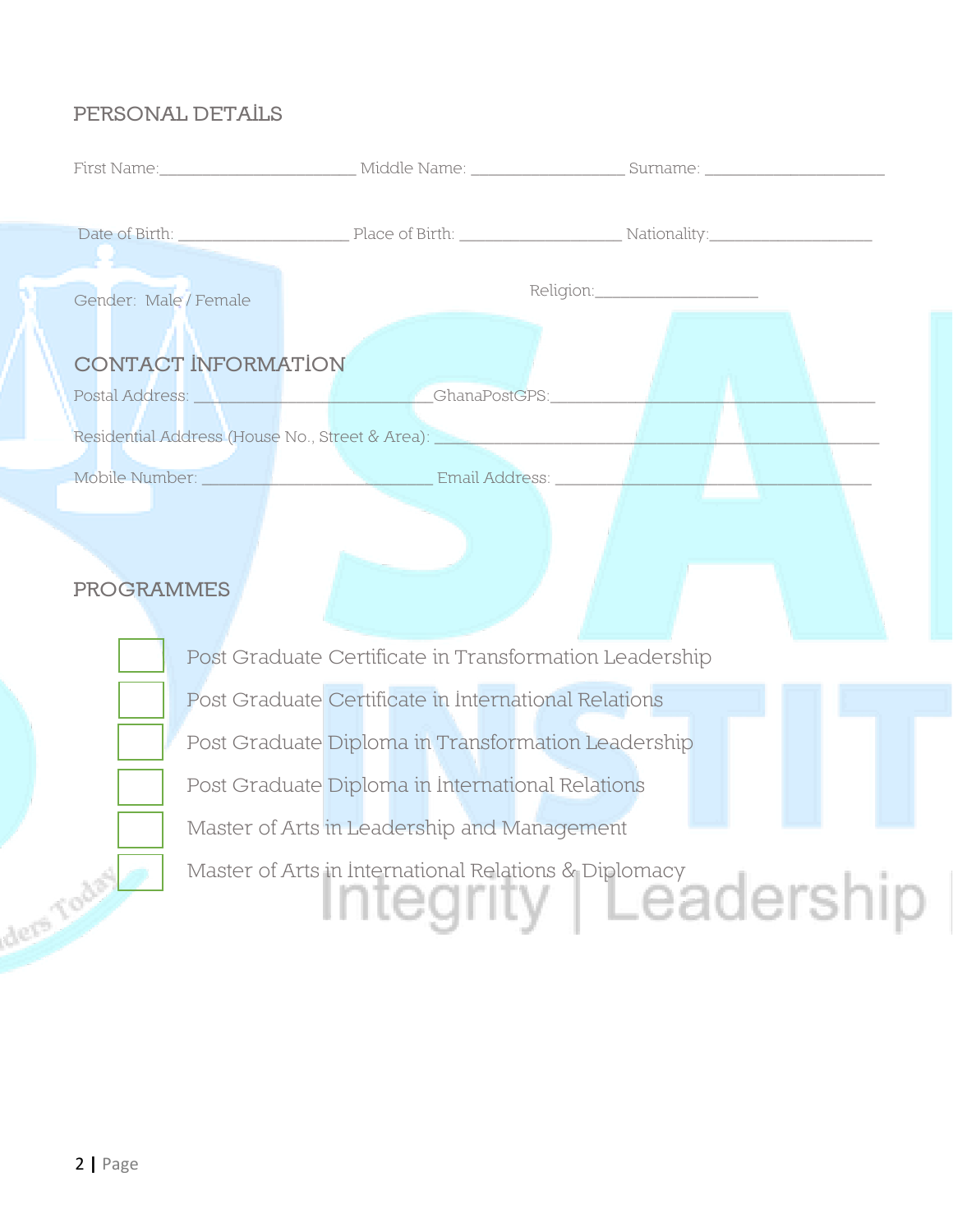#### **EDUCATION**

Schools/Colleges attended:

| Name and Address |  | Year |                              | Certificates Obtained |
|------------------|--|------|------------------------------|-----------------------|
|                  |  | From | $\operatorname{\mathsf{To}}$ |                       |
|                  |  |      |                              |                       |

#### **EMPLOYMENT**

Current and Previous Employment Records

| NAME & ADDRESS OF | <b>DURATION</b> |  | DESCRIBE TYPE OF WORK |  |
|-------------------|-----------------|--|-----------------------|--|
| ORGANIZATION      | <b>FROM</b>     |  |                       |  |

## Integrity | Leadership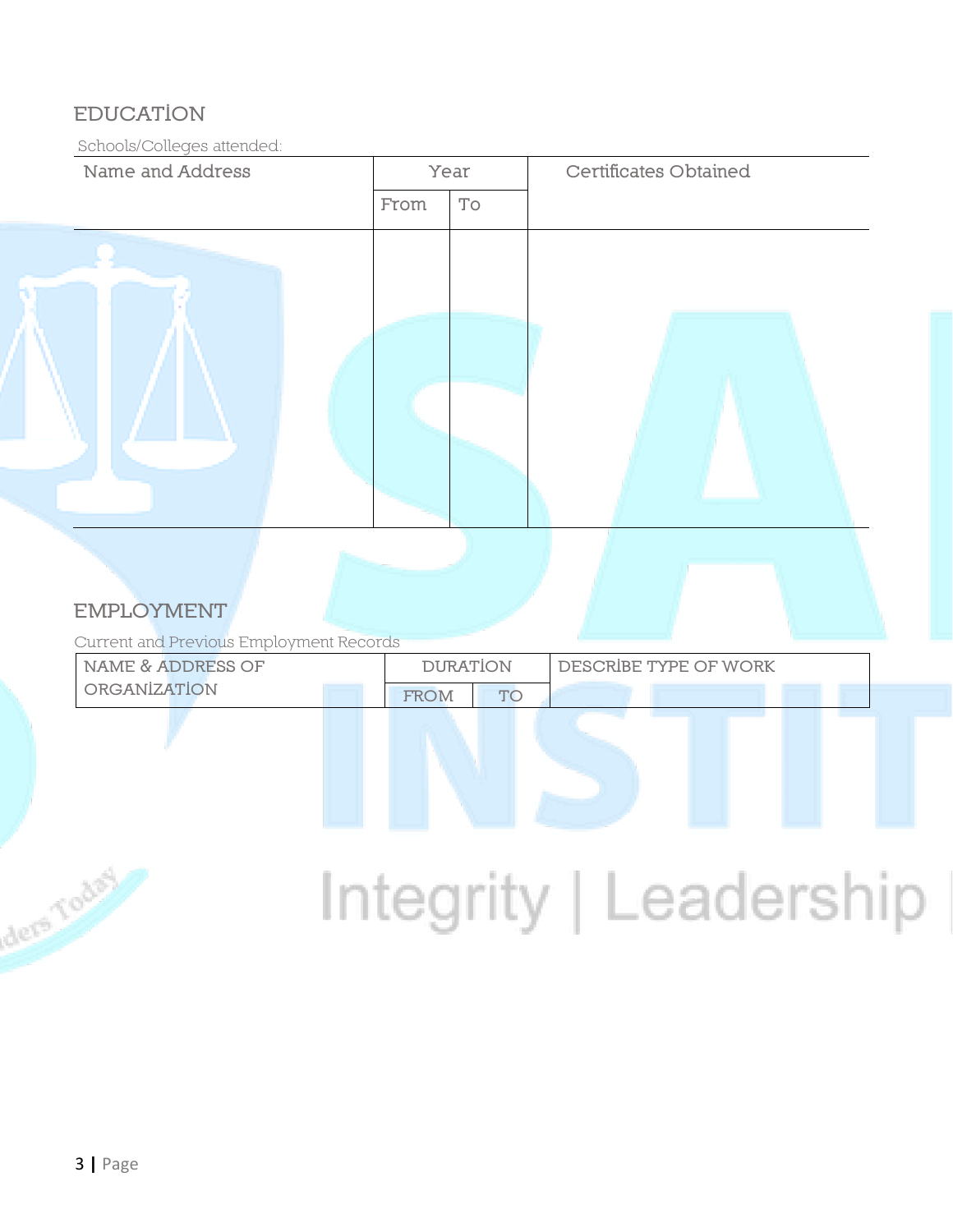

#### **SPONSORSHIP**

| Full Name of Sponsor: ____                                              |
|-------------------------------------------------------------------------|
| Relationship of Sponsor to Applicant (Employer/Parent/Guardian/etc.): _ |
| Nationality: _                                                          |
| Postal Address of Sponsor:                                              |
| Phone Number<br>Country of Residence: _<br>Email Address:               |

dere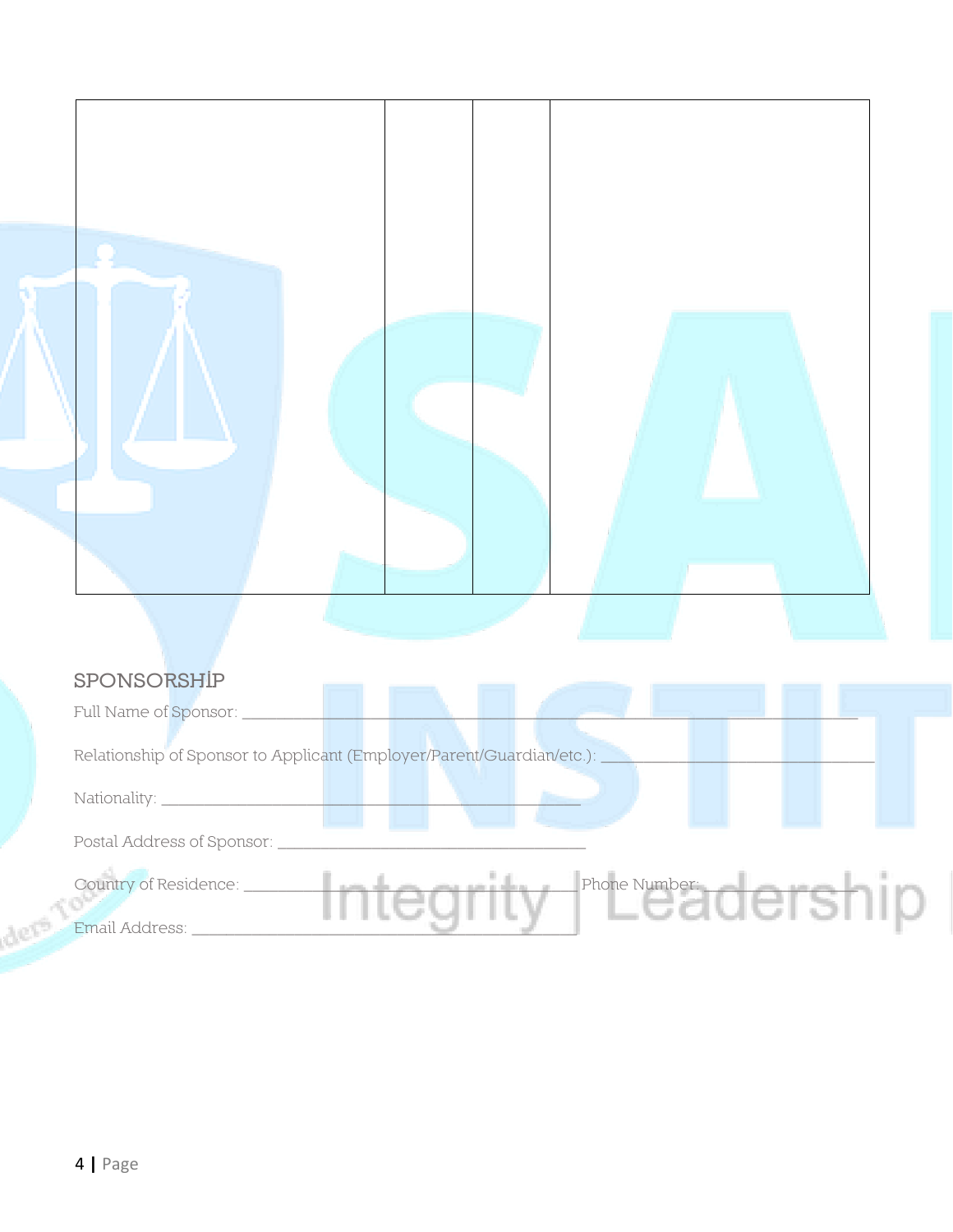#### **PHYSICAL CHALLENGE(S)**

Do you have any special needs or require support as a consequence of any disability or medical condition?



If you have answered "Yes" to the above question, please describe the disability or medical condition.

\_\_\_\_\_\_\_\_\_\_\_\_\_\_\_\_\_\_\_\_\_\_\_\_\_\_\_\_\_\_\_\_\_\_\_\_\_\_\_\_\_\_\_\_\_\_\_\_\_\_\_\_\_\_\_\_\_\_\_\_\_\_\_\_\_\_\_\_\_\_\_\_\_\_\_\_\_\_\_\_\_\_\_\_\_\_\_\_\_\_\_\_\_\_



#### **UNDERTAKING**

I hereby confirm that all the information given in this application are true reflection of me. I take full responsibility of any falsification detected. I will keep and give my all to get the best of the knowledge that will be in imbued in me.

**Name:** \_\_\_\_\_\_\_\_\_\_\_\_\_\_\_\_\_\_\_\_\_\_\_\_\_\_\_\_\_\_\_\_\_\_\_\_\_\_\_\_

Date:

dese

### **Signature:** \_\_\_\_\_\_\_\_\_\_\_\_\_\_\_\_\_\_\_\_\_\_\_\_\_\_\_\_\_\_\_\_\_\_\_\_\_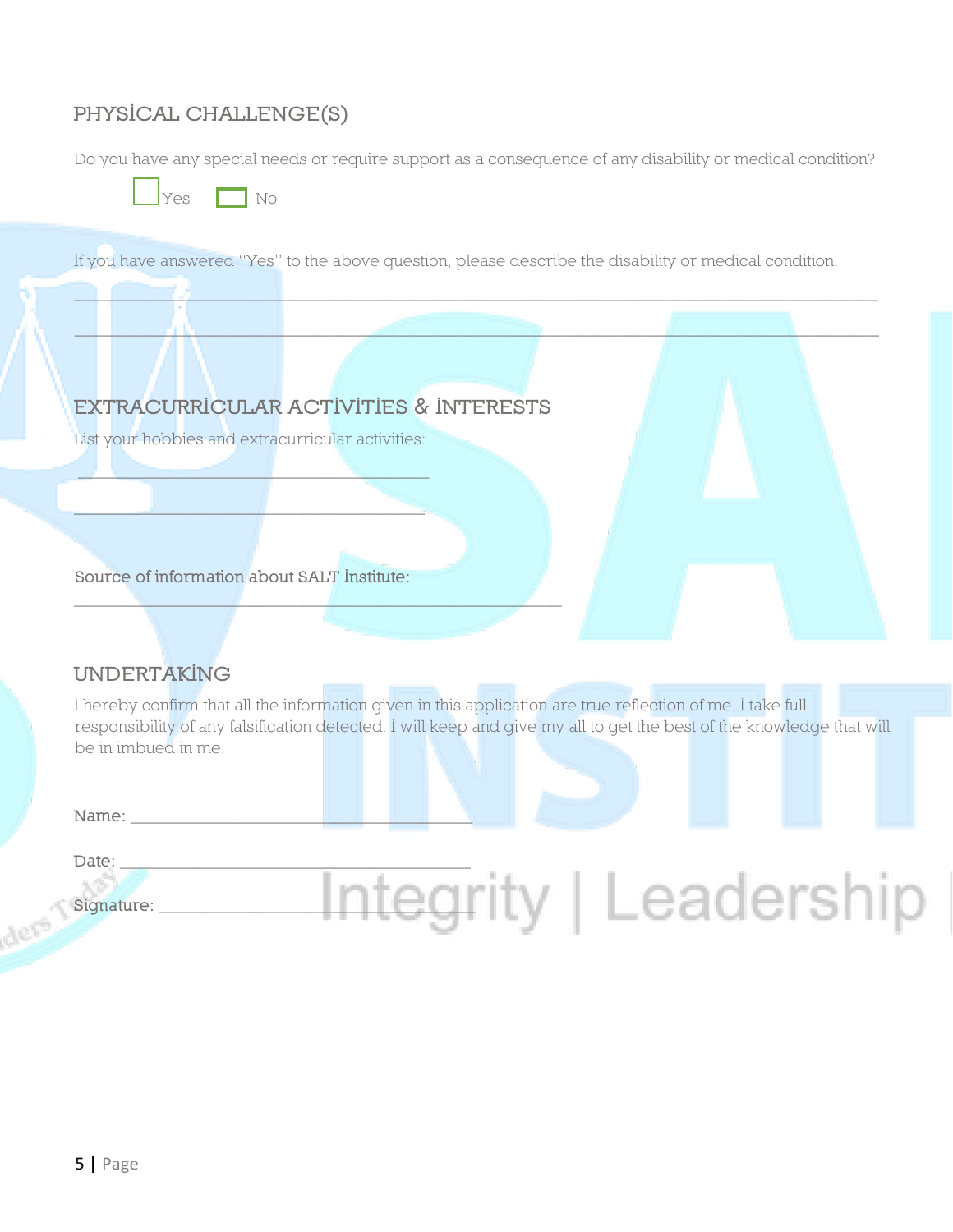#### **REFERENCE FORM**

#### **APPLICANT DETAILS**

Program of Choice: **REFEREE DETAILS (1)** Occupation/Designation: Work Address: Phone number: **Example 2018** Email: Date: **Date:** Signature **REFEREE DETAILS (2)** Date: Signature ders Your

grity | Leadership Ir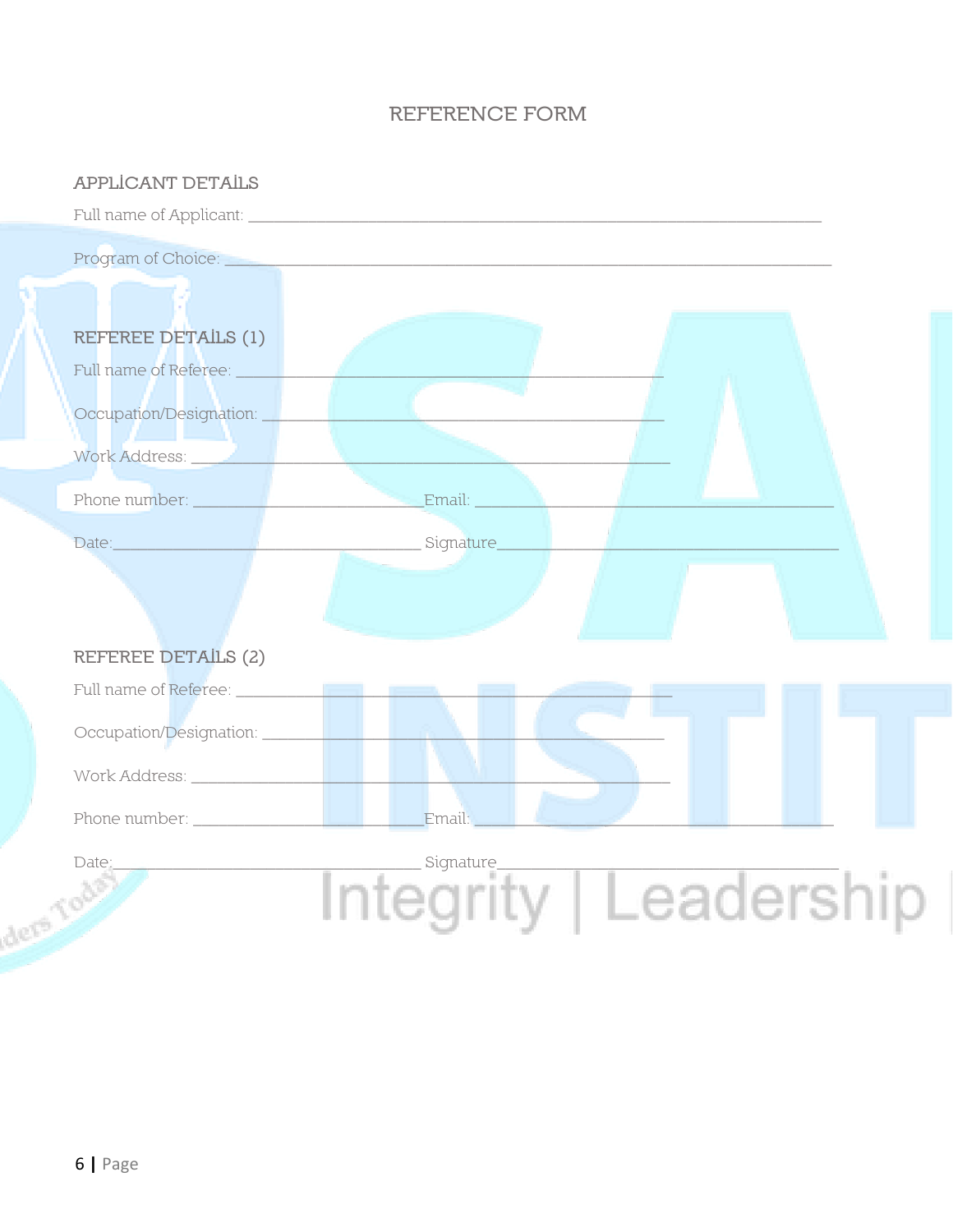#### **FOR OFFICIAL USE**

| Receipt No.:        | Date:      |
|---------------------|------------|
| Date of Submission: | Vetted By: |
| Comments:           |            |

 $\mathcal{L} = \mathcal{L} = \{ \mathcal{L} \in \mathcal{L} \mid \mathcal{L} \in \mathcal{L} \}$  , where  $\mathcal{L} = \{ \mathcal{L} \in \mathcal{L} \}$  , we have  $\mathcal{L} = \{ \mathcal{L} \}$ 

 $\_$  ,  $\_$  ,  $\_$  ,  $\_$  ,  $\_$  ,  $\_$  ,  $\_$  ,  $\_$  ,  $\_$  ,  $\_$  ,  $\_$  ,  $\_$  ,  $\_$  ,  $\_$  ,  $\_$  ,  $\_$  ,  $\_$  ,  $\_$  ,  $\_$  ,  $\_$  ,  $\_$  ,  $\_$  ,  $\_$  ,  $\_$  ,  $\_$  ,  $\_$  ,  $\_$  ,  $\_$  ,  $\_$  ,  $\_$  ,  $\_$  ,  $\_$  ,  $\_$  ,  $\_$  ,  $\_$  ,  $\_$  ,  $\_$  ,

 $\mathcal{L} = \mathcal{L} = \mathcal{L} = \mathcal{L} = \mathcal{L} = \mathcal{L} = \mathcal{L} = \mathcal{L} = \mathcal{L} = \mathcal{L} = \mathcal{L} = \mathcal{L} = \mathcal{L} = \mathcal{L} = \mathcal{L} = \mathcal{L} = \mathcal{L} = \mathcal{L} = \mathcal{L} = \mathcal{L} = \mathcal{L} = \mathcal{L} = \mathcal{L} = \mathcal{L} = \mathcal{L} = \mathcal{L} = \mathcal{L} = \mathcal{L} = \mathcal{L} = \mathcal{L} = \mathcal{L} = \mathcal$ 

Signature & Stamp Date Date Date

**APPLICATION FEE** 

Non-refundable application fee of Gh¢150 for Ghanaian applicants and US\$50 for International applicants

#### **PAYMENT METHOD**

Application form must be accompanied with payment made to: MTN Mobile Money: +233 54 835 9141 Vodafone Money: +233 20 974 9930

### Integrity | Leadership |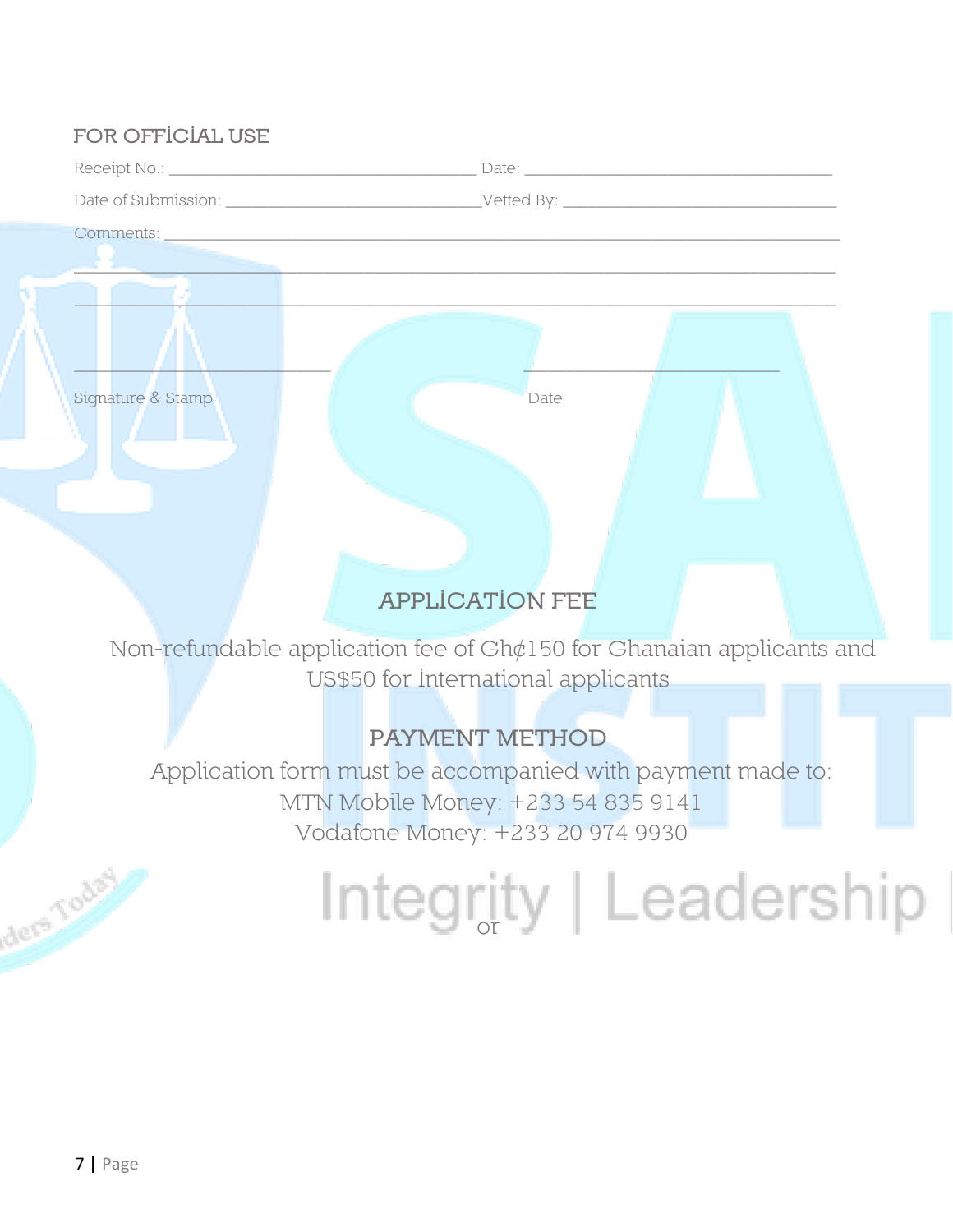UBA USD ACCOUNT DETAILS Name: Acc Number (USD): Bank<sup>.</sup> Branch Address Swift Code

SALT INSTITUTE 012 117 451 04230 UBA Bank Ghana Limited East Legon Plot 85 Lagos Avenue, East Legon **STBGGHAC** 

CORRESPONDING BANK DETAILS Citi Bank N.A. Address: 111 Wall Street, New York, N.Y. Swift Code: CITIUS33

UBA GHS ACCOUNT DETAILS Name Acc Number (USD): Bank: Branch:

**SALT INSTITUTE** 012 117 451 03503 UBA Bank Ghana Limited East Legon

International Mobile money transfer can be made via Zeepay and other money transfer mechanisms. Kindly contact your local bank for derails. Cash payments, payment in Ghana Cedis or direct payments through staff of the Institute are not permitted. Students are required to notify the Institute of any payments made by forwarding the payment transfer advice to info@saltinstituteghana.org. ders Tods

### Integrity | Leadership |